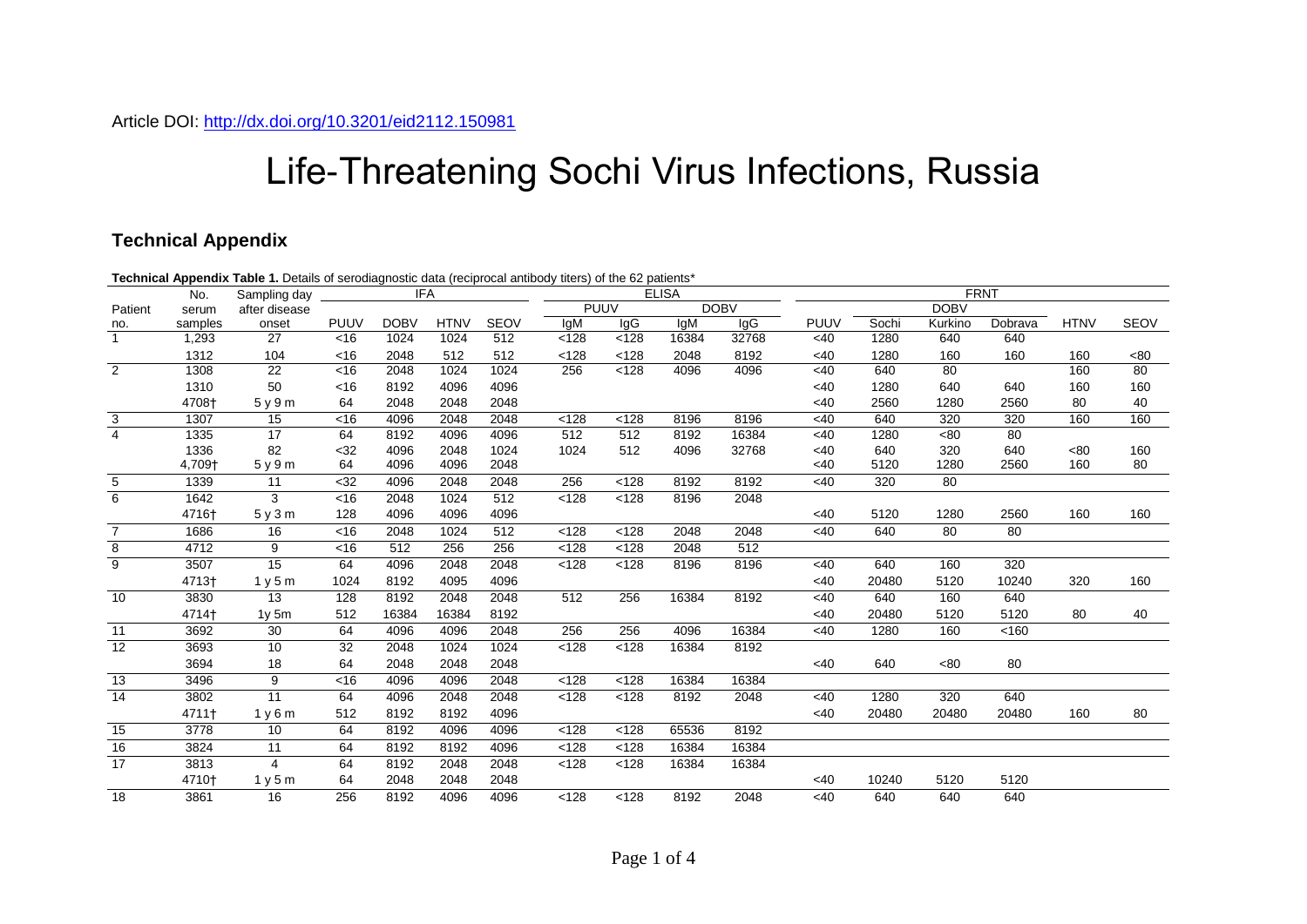|                 | No.     | Sampling day             |                | <b>IFA</b>  |             |             | <b>ELISA</b> |             |       | <b>FRNT</b> |        |       |             |         |             |             |
|-----------------|---------|--------------------------|----------------|-------------|-------------|-------------|--------------|-------------|-------|-------------|--------|-------|-------------|---------|-------------|-------------|
| Patient         | serum   | after disease            |                |             |             |             |              | <b>PUUV</b> |       | <b>DOBV</b> |        |       | <b>DOBV</b> |         |             |             |
| no.             | samples | onset                    | <b>PUUV</b>    | <b>DOBV</b> | <b>HTNV</b> | <b>SEOV</b> | IqM          | IgG         | lgM   | lgG.        | PUUV   | Sochi | Kurkino     | Dobrava | <b>HTNV</b> | <b>SEOV</b> |
|                 | 4715+   | 1y4m                     | 128            | 8192        | 8192        | 4096        |              |             |       |             | $<$ 40 | 5120  | 2560        | 5120    | 80          | 40          |
| 19              | 3855    | 9                        | <16            | 4096        | 2048        | 2048        | < 128        | < 128       | 16384 | 2048        |        |       |             |         |             |             |
| $\overline{20}$ | 4387    | 8                        | <16            | 512         | 256         | 256         | < 128        | < 128       | 1024  | 1024        |        |       |             |         |             |             |
| 21              | 4471    | $\overline{2}$           | <16            | 512         | 512         | 256         | < 128        | < 128       | 4096  | 1024        |        |       |             |         |             |             |
| $\overline{22}$ | 4705    | $\overline{\phantom{a}}$ | 128            | 2048        | 2048        | 2048        | 128          | < 128       | 4096  | 4096        | <40    | 640   | 640         | 640     |             |             |
| 23              | 5049    | $\overline{7}$           | $\overline{5}$ | 1024        | 512         | 512         | $128$        | $128$       | 4096  | 1024        |        |       |             |         |             |             |
| 24              | 5065    | 8                        | <16            | 2048        | 2048        | 2048        | < 128        | < 128       | 8192  | 8192        |        |       |             |         |             |             |
| 25              | 5066    | 8                        | <16            | 2048        | 1024        | 512         | < 128        | < 128       | 4096  | 8192        |        |       |             |         |             |             |
| 26              | 5067    | 8                        | <16            | 1024        | 512         | 512         | < 128        | < 128       | 4096  | 1024        |        |       |             |         |             |             |
| 27              | 5293    | 12                       | <16            | 4096        | 2048        | 2048        | < 128        | < 128       | 8192  | 8192        |        |       |             |         |             |             |
| 28              | 5312    | $\overline{5}$           | <16            | 1024        | 1024        | 1024        | < 128        | < 128       | 4096  | 1024        |        |       |             |         |             |             |
| 29              | 6624    | $\overline{4}$           | <16            | 4096        | 2048        | 2048        | $128$        | $128$       | 16384 | 4096        |        |       |             |         |             |             |
| 30              | 6625    | $\overline{6}$           | 64             | 2048        | 2048        | 2048        | < 128        | < 128       | 4096  | 1024        |        |       |             |         |             |             |
| 31              | 6627    | $\overline{7}$           | 64             | 4096        | 1024        | 1024        | < 128        | < 128       | 8192  | 8192        |        |       |             |         |             |             |
|                 | 6627-2  | 73                       | 64             | 4096        | 512         | 512         |              |             |       |             | <40    | 2560  | 320         | 640     | 160         | 80          |
| 32              | 6623    | 13                       | 32             | 4096        | 4096        | 2048        | 128          | 128         | 16384 | 8192        |        |       |             |         |             |             |
| 33              | 6626-2  | 108                      | 256            | 8192        | 2048        | 2048        |              |             |       |             | <40    | 10240 | 1280        | 2560    | 160         | 160         |
| 34              | 6930    | $\overline{5}$           | 256            | 4096        | 2048        | 2048        | < 128        | < 128       | 8192  | 8192        |        |       |             |         |             |             |
| 35              | 6845    | $\overline{4}$           | <16            | 1024        | 512         | 256         | $128$        | < 128       | 8192  | 4096        |        |       |             |         |             |             |
|                 | 6845-a  | 29                       | $32$           | 1024        | 512         | 512         |              |             |       |             | <40    | 1280  | 160         | 320     | <40         | <40         |
|                 | 6855-2  | 11 <sub>m</sub>          | 512            | 4096        | 1024        | 1024        |              |             |       |             | <40    | 2560  | 640         | 640     | 80          | 80          |
| $\overline{36}$ | 6931    | $\overline{7}$           | 64             | 2048        | 512         | 512         | < 128        | < 128       | 4096  | 8192        |        |       |             |         |             |             |
| 37              | 6918    | $\overline{13}$          | <32            | 2048        | 1024        | 512         | $128$        | < 128       | 8192  | 16384       |        |       |             |         |             |             |
|                 | 6918a   | 27                       | $32$           | 2048        | 1024        | 512         |              |             |       |             | <40    | 2560  | 320         | 1280    | 40          | <40         |
|                 | 6931-2  | 1y                       | 512            | 4096        | 1024        | 1024        |              |             |       |             | <40    | 5120  | 1280        | 2560    | 160         | 160         |
| 38              | 4481    | 2 m                      | 256            | 8192        | 8192        | 4096        | < 128        | < 128       | 2048  | 16384       |        | 2560  | 640         | 640     | 160         | 160         |
| 40              | 4482    | 9                        | 512            | 8192        | 4096        | 2048        | < 128        | < 128       | 16384 | 16384       | <40    | 2560  | 2560        | 2560    | <40         | <40         |
| 41              | 4483    | 9                        | 1024           | 16384       | 8192        | 8192        | 512          | 256         | 16384 | 16384       |        |       |             |         |             |             |
| 42              | 4484    | 15                       | 64             | 8192        | 2048        | 2048        | < 128        | < 128       | 16384 | 32768       | <40    | 320   | 80          | 80      | <40         | <40         |
| 43              | 4485    | $\overline{9}$           | 128            | 8192        | 4096        | 4096        | 256          | 256         | 32768 | 32768       |        |       |             |         |             |             |
| 44              |         | $\overline{12}$          | 512            | 8192        | 4096        | 4096        | 512          | 512         | 16384 | 16384       |        |       |             |         |             |             |
| 45              | 6876    | 6                        | <16            | 4096        | 4096        | 4096        | < 128        | < 128       | 16384 | 8192        |        |       |             |         |             |             |
| 46              | 6878    | 11                       | 1024           | 32000       | 4096        | 4096        | 512          | 256         | 32768 | 32768       |        |       |             |         |             |             |
|                 | 6878-a  | 33                       | 64             | 8192        | 4096        | 1024        |              |             |       |             | <40    | 5120  | 640         | 2560    | 160         | 80          |
| 47              | 6880    | $\overline{3}$           | $\overline{5}$ | 4096        | 2048        | 2048        | < 128        | < 128       | 4096  | 1024        |        |       |             |         |             |             |
| 48              | 6929    | 4                        | <16            | 4096        | 4096        | 4096        | < 128        | < 128       | 16384 | 1024        |        |       |             |         |             |             |
| 49              | 6628    | 19                       | <32            | 2048        | 1024        | 1024        | < 128        | < 128       | 4096  | 8192        |        |       |             |         |             |             |
|                 | 6875    | 26                       | $32$           | 1024        | 512         | 512         |              |             |       |             | <40    | 2560  | 640         | 640     | 160         | 160         |
| 51              | 6882    | 17                       | 64             | 4096        | 2048        | 2048        | 256          | < 128       | 8192  | 8192        |        |       |             |         |             |             |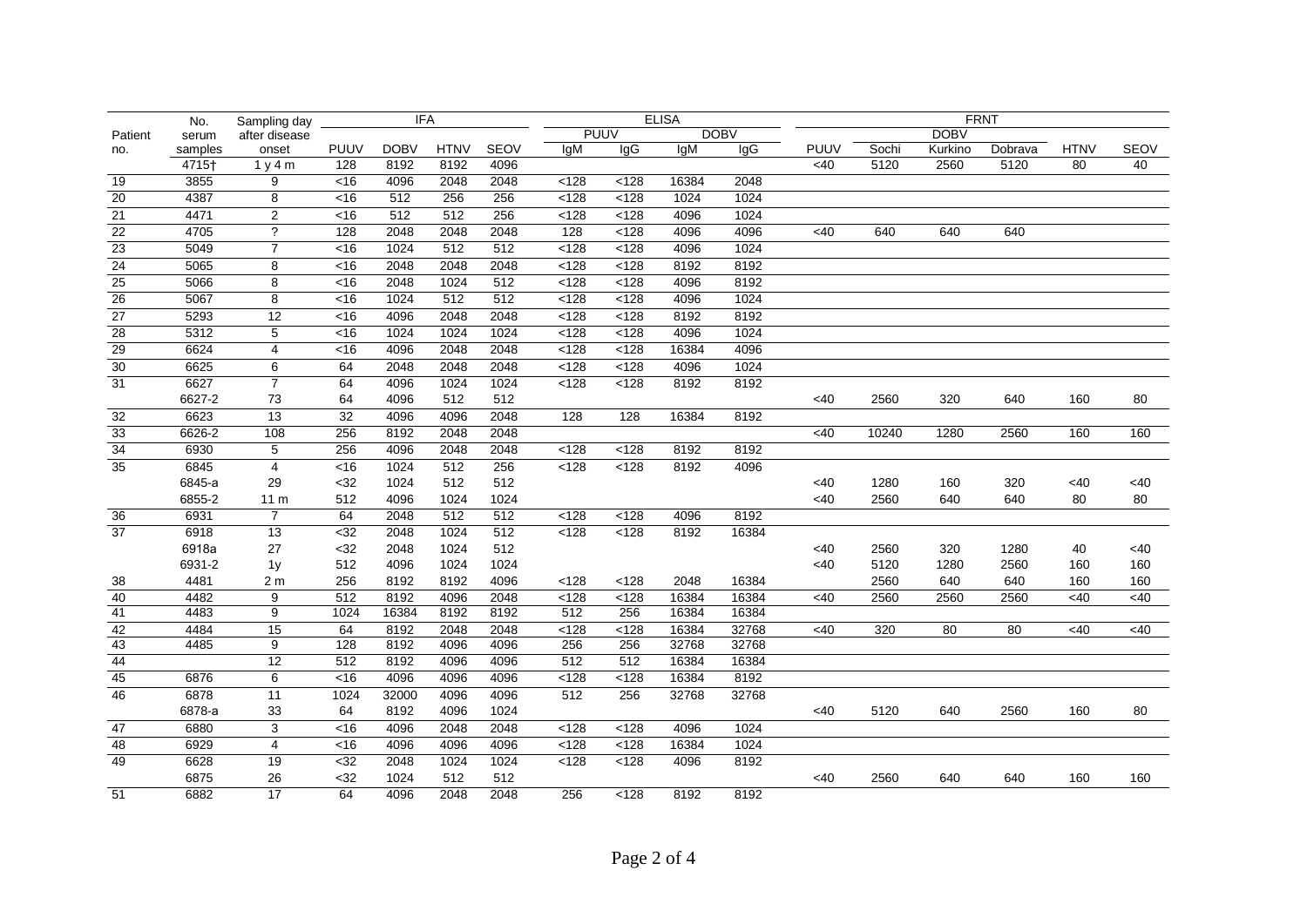|         | No.     | Sampling day    | <b>IFA</b> |             |             | <b>ELISA</b> |             |       |       | <b>FRNT</b> |             |       |             |         |             |             |
|---------|---------|-----------------|------------|-------------|-------------|--------------|-------------|-------|-------|-------------|-------------|-------|-------------|---------|-------------|-------------|
| Patient | serum   | after disease   |            |             |             |              | <b>PUUV</b> |       |       | <b>DOBV</b> |             |       | <b>DOBV</b> |         |             |             |
| no.     | samples | onset           | PUUV       | <b>DOBV</b> | <b>HTNV</b> | <b>SEOV</b>  | IqM         | lgG   | IgM   | lgG         | <b>PUUV</b> | Sochi | Kurkino     | Dobrava | <b>HTNV</b> | <b>SEOV</b> |
|         | 6882-a  | 34              | 64         | 4096        | 2048        | 1024         |             |       |       |             | <40         | 1280  | 320         | 640     | 40          | $<$ 40      |
| 52      | 6883    | 13              | 256        | 2048        | 1024        | 1024         | < 128       | < 128 | 8192  | 8192        |             |       |             |         |             |             |
|         | 6883-2  | 10 <sub>m</sub> | 256        | 4096        | 2048        | 512          |             |       |       |             | <40         | 2560  | 80          | 160     | 40          | 40          |
| 53      | 7105    | 10              | 256        | 4096        | 4096        | 2048         | 256         | 128   | 32768 | 32768       |             |       |             |         |             |             |
| 54      | 7110    | 9               | 64         | 1024        | 1024        | 1024         | < 128       | < 128 | 2048  | 4096        |             |       |             |         |             |             |
| 55      | 7111    | 5               | 64         | 1024        | 1024        | 512          | <128        | < 128 | 8192  | 4096        |             |       |             |         |             |             |
| 56      | 8385    | 4               | <16        | 1024        | 512         | 512          | <128        | < 128 | 8192  | 2048        |             |       |             |         |             |             |
| 57      | 8386    | 8               | 64         | 1024        | 1024        | 512          | 256         | 128   | 4096  | 8192        |             |       |             |         |             |             |
| 58      | 8380    | 6               | 32         | 2048        | 1024        | 1024         | < 128       | < 128 | 8192  | 8192        |             |       |             |         |             |             |
| 59      | 8381    | 5               | <16        | 128         | 64          | 64           | < 128       | < 128 | 1024  | 128         |             |       |             |         |             |             |
| 60      | 8382    | 9               | 32         | 4096        | 4096        | 1024         | < 128       | < 128 | 32768 | 16384       |             |       |             |         |             |             |
| 61      | 8383    | 16              | <16        | 4096        | 4096        | 2048         | < 128       | < 128 | 16384 | 16384       |             |       |             |         |             |             |
| 62      | 8384    | 24              | 64         | 4096        | 4096        | 2048         | 256         | 256   | 8192  | 32768       |             |       |             |         |             |             |
| 63      | 8388    | 5               | <16        | 4096        | 2048        | 2048         | <128        | < 128 | 8192  | 8192        |             |       |             |         |             |             |

\*Patient serum samples were screened for hantavirus antibodies by indirect IFAs by using spot-slides containing a mixture of Vero-E6 cells infected by PUUV, DOBV, HTNV, and SEOV, as previously described (Dzagurova et al., Zh Mikrobiol Epidemiol Immunobiol, 2008; No.1: 12-16). Serum found to be positive was confirmed and further typed on IFA with "monovalent" spot-slides containing cells infected by only 1 of the mentioned viruses. Thereafter, IgG and IgM were determined by ELISAs on the basis of PUUV and DOBV antigens by established methods (Meisel et al., Clin Vaccine Immunol, 2006;13: 1349-57). For further serotyping, the neutralizing activity of serum was investigated by FRNT (Dzagurova et al., Zh Mikrobiol Epidemiol Immunobiol, 2008; No.1: 12-16), using Vero-E6 cells to propagate the following virus stocks; PUUV strain K-27/Ufa-85, DOBV (genotype Sochi) strain Ap1584/Sochi-01 (named Sochi/Ap), DOBV (genotype Kurkino) strain Aa1854/Lipetsk-02, DOBV (genotype Dobrava) strain Bel-1, HTNV strain P-88/ Khabarovsk-89, SEOV strain SR-11. DOBV, Dobrava-Belgrade virus; FRNT, focus-reduction neutralization assay; HTNV, Hantaan virus; IFA, immunofluorescence assay; PUUV, Puumala virus; SEOV, Seoul virus. Blank cells indicate testing not done.

†FRNT was performed with addition of 10% guinea pig blood serum (as complement).